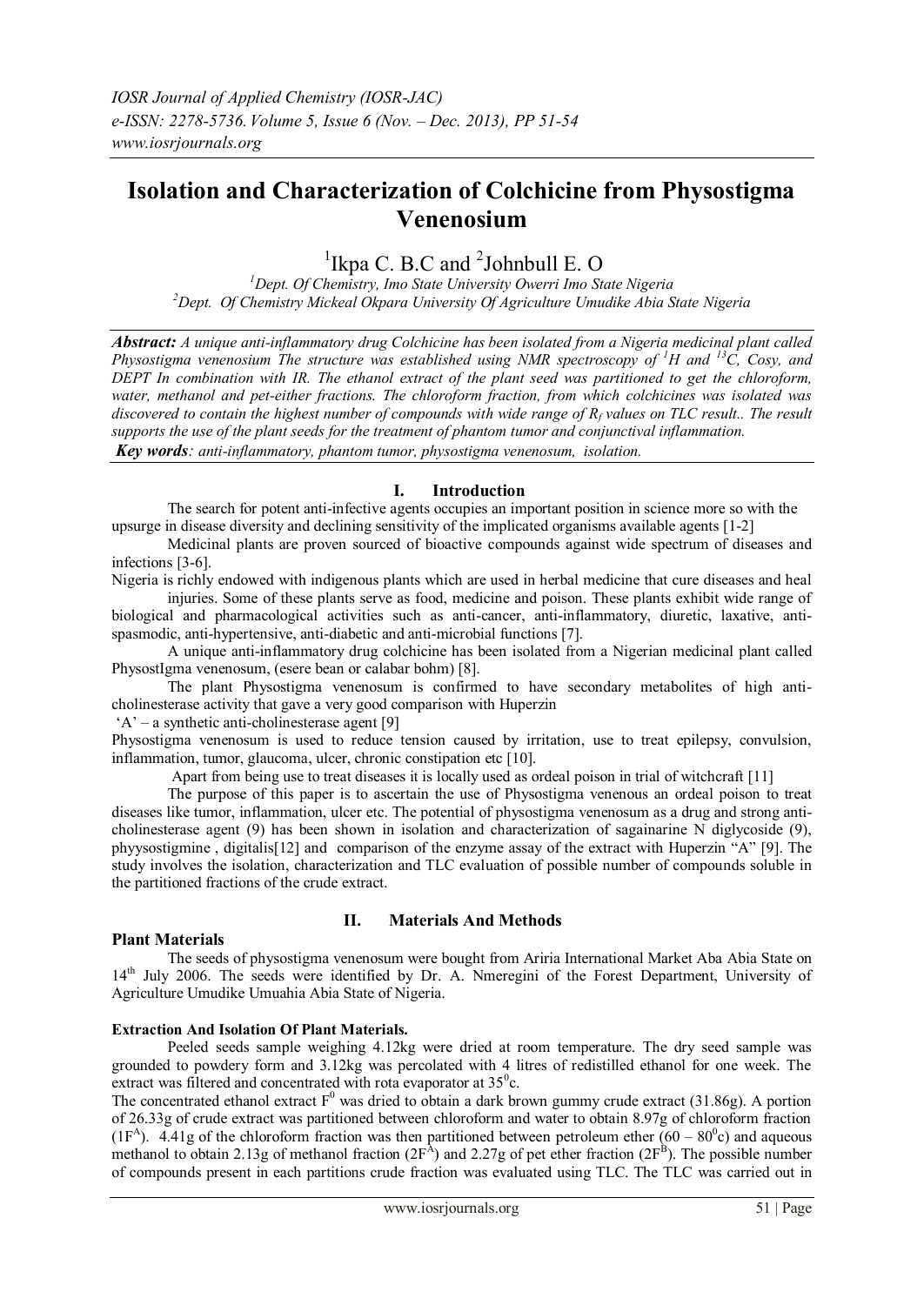Chemistry Laboratory of Michael Okpara University of Agriculture Umudike. Silica gel of Merck grade 60a (30g) and distilled water (100mls) were used for making slurry.

The homogenous mixture of the slurry was used to coat the TLC plate (glass of  $5 \times 15$ cm). The evenly coated plates were allowed to dry before taken to oven for activation. The solution of the test sample fractions were made with their solvent medium. Sports of the test sample (2 or 3) were dropped on the plate and dipped into TLC tank containing solvent mixture of different polarity. The plates were removed from the tank after 75% of solvent movement. TLC plates were allowed to dry before developed in an iodine tank containing iodine crystals. The developed sports which were yellow, brown or dark brown in colours were measure with ruler to obtain the retention factor  $(R_f)$ .

 $R_f$  = movement of sample / Movement of solvent front (13)

4.16g of the chloroform fraction was subjected to column chromatography over silica gel Merck grade, (60 – 120 mesh).The eluted fractions labeled in roman numerals were analysed with TLC silica gel Merck grade 60A with gypsum binder

The yellow sticky fraction ix labeled  $\mathbf{I} \mathbf{k} - \mathbf{A}$  (0. 15g) gave one spot on the TLC with  $R_f (0.67)$ . The pure compound IK – A was further analysed to be Colchicine using IR PerkinElmer model 760. The mass was determined with HREIMS positive ion mode. Brucker multinuclear NMR experiments of <sup>1</sup>H and <sup>13</sup>C, cossy of  ${}^{1}$ H –  ${}^{1}$ H and  ${}^{13}$ C DEPT 135 and DEPT 90 of  ${}^{13}$ C NMR recorded at **F1** 300MHZ and **F2** 300MHZ using TMS as internal standard were used. Ethanol, methanol-, petroleum-ether (pet ether), chloroform, ethyl acetate, acetone, DMSO and iodine crystals were procured from Merck.

#### **III. Results & Discussions**

The crude extract which was (ethanol extract) yielded 0.99% of the dry powdered seeds sample. Cold extraction was used in place of hot extraction methods like soxhlet to avoid loss of volatile compounds in the sample. Water fraction was not used because of the attack of micro-organisms after 48 hours. The partitioned fractions which were labeled as ethanol=  $F^{\circ}$ ; CHCL<sub>3</sub> = IF<sup>A</sup>, H<sub>2</sub>o = 1f<sup>B;</sup> (aq) methanol =  $2F^{\rm A}$  and pet ether =  $2F^{\rm B}$ produce the following percentage yield when dried:  $-f^0$  (0.999%),  $1f^A$  (33.69%)  $2f^A$  (4.8.30%) and  $2f^B$  $(51.70%)$ . The percentage yield of CHCl<sub>3</sub> (1f<sup>A</sup>) was the smallest when compared with others, indicting the solubility of the component compounds in the above solvents used [13]. TLC result of the fractions in different solvent polarity showed the possible number of compounds in each fraction. TLC of 1<sup>th</sup> in 50 -50% of CHCl<sub>3</sub> and pet-ether mixture eluted six compounds numbered A to F with the retention values as follows:  $A(R_f 0.18)$ ,  $B(R_f 0.34)$ , C(R<sub>f</sub> 0.41), D(R<sub>f</sub> 0.51), E(R<sub>f</sub> 0.79), and F(R<sub>f</sub> 0.86). With 30% CHCl3 and 70% pet-either three compound were eluted;  $A(R_f 051)$ ,  $B(R_f 0.87)$  and  $C(R_f 18.94)$ .

 $2F<sup>A</sup>$ : With equal mixture of solvent polarity of 50% CHCl<sub>3</sub> and 50% pet-ether all the compounds moved with the solvent front, while at 20% CHCl<sub>3</sub> and 80% pet ether there was no compound movement, 30% CHCL<sub>3</sub> and 70% pet-ether produced two compounds;  $A(R_f 0.71)$  and  $B(R_f 0.88)$ .;  $2f^{B}$ ;  $\overline{A}$ ll the compounds moved with the solvent front at 50% CHCl<sub>3</sub> and 50% pet-ether, three compounds were observed with 30% CHCl<sub>3</sub> and 70% pet- ether A(R<sub>If</sub> 0.18), B(R<sub>f</sub> 0.71) and C(R<sub>f</sub> 0.88) while 20% CHCL<sub>3</sub> and 80% pet-ether showed no compound movement. The TLC result of the fractions showed that CHCl<sub>3</sub> ( $If<sup>A</sup>$ ) contains the highest number of compounds with wide range of  $R_f$  values. The chloroform fraction If<sup>A</sup> was further fractionated with column chromatography. One of the pure compounds (ix) eluted and labeled IK-A was further analyzed as Colchicine.



Compound ix labeled Ik-A was a yellow sticky substance with  $R_f$  of 0.56 on TLC. Its mass 412 was determined by M/Z of 412.051 and calculated for  $C_{22}H_{27}O_6N$ . The IR spectrum measured in cm<sup>-1</sup> exhibited absorptions at 3407.1 for amide group, 2253.9 for  $(N-C)$ , 2128.7 for  $(C=C-O)$  stretching, 16531.1  $(C=O)$ , 1049.1 to 1020 for (C-O-CH3). Stretching, 760.7 for (C-H) adjacent aromatic rocking, 517.4 for (C-H2) twisting while 823.0 CM<sup>-1</sup>showed Para substituted benzene ring  $_{\text{(table 1)}}$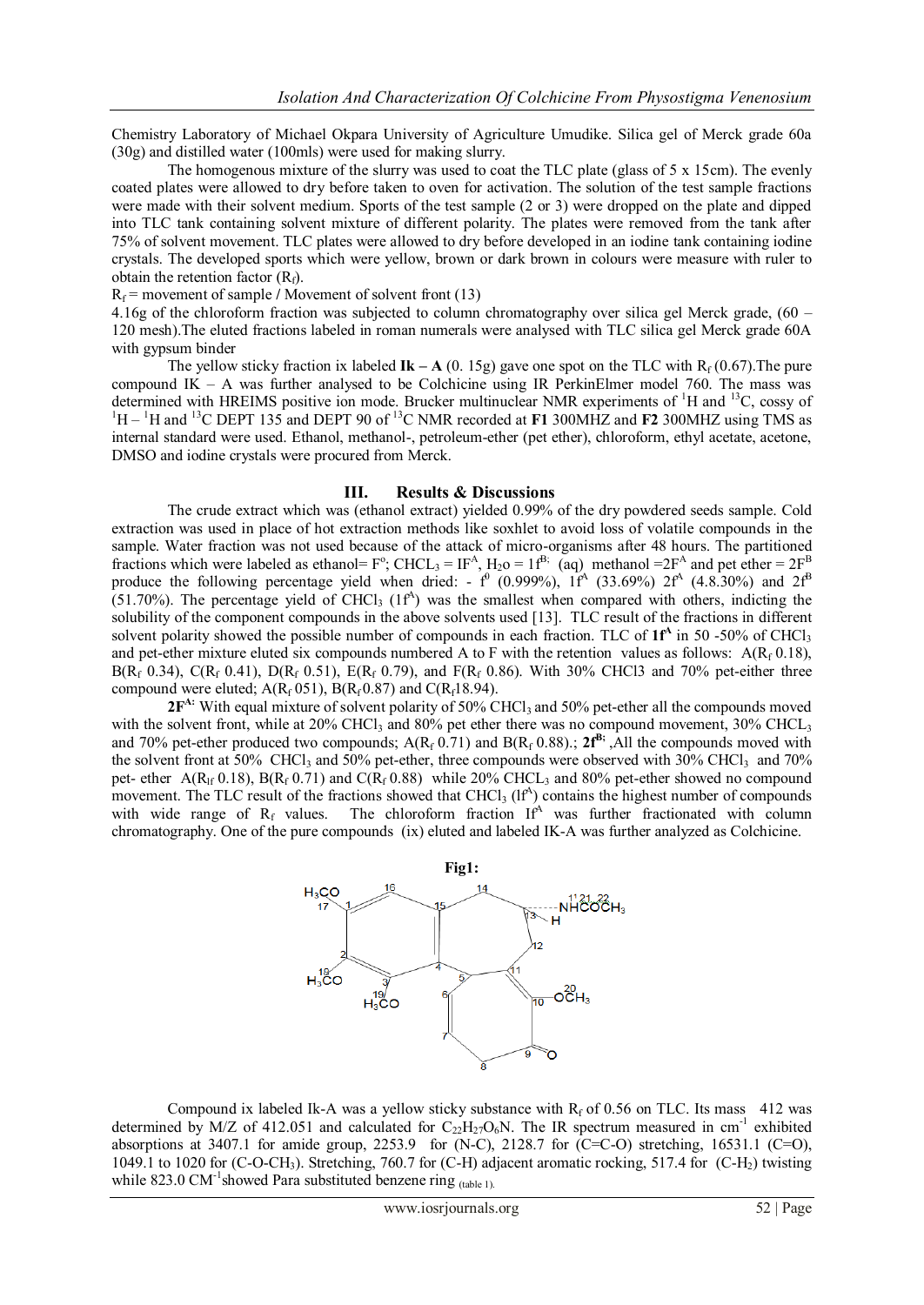| 3407.1        | -CONH                           |
|---------------|---------------------------------|
| 2253.9        | $N-C$                           |
| 2128.7        | $C=CO$                          |
| 1652.1        | $C=O$                           |
| $1049 - 1020$ | $C-O-CH3$                       |
| 823.0         | Para substituted benzene        |
| 760.7         | C-H (adjacent aromatic rocking) |
| 517.4         | $C-H2$ (twisting)               |

**TABLE I; IR DATA OF COMPOUND Ik-A IR in CM-1 FUNCTIONAL GROUPS**

**IH NMR;** Absorptions was observed at  $\left[ \delta H_s \right]$  5.621<sub>(s)</sub>, 6.911<sub>(s)</sub> 5.606<sub>(s)</sub> and 1.976<sub>(t))</sub> ] with integral values of one hydrogen each indicating Methine protons, Saturated C-H proton with N- linkage at  $\delta$ 7.282<sub>(a)</sub> N-H proton at  $\delta$ 7.485<sub>(s)</sub> Methylene protons at,  $\delta$ ; 4.451<sub>(d)</sub>, 22.970<sub>(d)</sub> 4.188<sub>(d)</sub>] with integral values of two H each, Methoxy protons at  $\left[ \delta ; 0.873_{(t)} \right]$ , 1.249<sub>(t),</sub> 1.411<sub>(t)</sub> and 1.593<sub>(t))</sub> ], methyl proton with Nitrogen linkage at  $\left[\delta 1.976_{\text{(t)}}\right]$  all with integral values of three H each.

<sup>13</sup>C NMR showed aromatic Qauntinary carbon at [ $\delta C$ ; 128.55, 130.68, 132.19, 136.50, 148.80, 152.87 and 155.87], carbonyl carbons (C=O) at  $\left[ \delta C : 167.49 \right]$  and 229.95] methine carbon at  $\left[ \delta C : 127.80, 116.14, \right]$ 107.20, 120.96, 120.24]. Signals of methylene carbon were shown at  $\lceil \delta C_{.52.87} \rceil$ , 67.90, and 96.67] Methoxy carbon were shown at  $\left[\delta_c: 10.72, 13.80, 22.42, \text{ and } 23.51\right]$  while methyl carbon appeared at  $\delta C$ ; 30.12.  $\left(t_{\text{table,2D}}\right)$ 

COSY spectra showed coupling at H=5 and H=6 with  $(\delta H; 5.626_{\text{(s)}}$  and 6.911<sub>(s),</sub> ], H= 13 and H=1<sup>1</sup>  $[\delta H; 7,282]_{(q)}$  and 7.485<sub>(s)</sub> and self coupling was observed at H =14  $[\delta H; 4.188]_{(s)}$ .

DEPT 135 of 13C NMR showed the methoxy carbons of the benzyl ring at positive peaks, The methoxy carbon of the heptanyl ring and aliphatic methyl carbon appeared at the negative peaks. DEPT 90 showed only the methine carbons at the positive peaks. Combining the mass, IR, NMR of <sup>1</sup>H, <sup>13</sup>C, Cosy and DEPT, compound IK-A was identified as **Colchicine** with molecular formula of  $C_{22}H_{27}O_6N$ .

Colchicine was documented as a unique anti-inflammatory drug, unique because of its dramatic relief for acute gouty arthritis  $_{(14)}$ . It is also use as an anti-mitotic agent in cell division  $_{(15)}$ . This result supports the use of the seeds of physostigma venenosum for the treatment of phantom tumor and conjunctival inflammation  $_{(10)}$ 

| $11$ h And $13$ c Nmr Data Of Compound 1k– A<br>Table 2: |              |                                 |                                                 |                          |                                 |  |
|----------------------------------------------------------|--------------|---------------------------------|-------------------------------------------------|--------------------------|---------------------------------|--|
| ASSIGN-<br><b>MENT</b>                                   | $\delta 13C$ | <b>MULTIP-</b><br><b>LICITY</b> | $\boldsymbol{\delta}^{\scriptscriptstyle{1}}$ H | MULTIP-<br><b>LICITY</b> | <b>INTIGRAL</b><br><b>VALUE</b> |  |
| 1.                                                       | 136.50       | S                               |                                                 |                          |                                 |  |
| 2.                                                       | 148.80       | $\,$ S                          |                                                 |                          |                                 |  |
| 3.                                                       | 132'19       | $\,$ S                          |                                                 |                          |                                 |  |
| 4.                                                       | 155.87       | $\,$ S                          |                                                 |                          |                                 |  |
| 5.                                                       | 107.20       | d                               | 5.626                                           | S                        | 1H                              |  |
| 6.                                                       | 120.24       | d                               | 6.911                                           | S                        | 1H                              |  |
| 7.                                                       | 120.96       | d                               | 6.325                                           | d                        | 1H                              |  |
| 8.                                                       | 96.65        | t                               | 4.451                                           | d                        | 2H                              |  |
| 9.                                                       | 167.49       | $\,$ S                          |                                                 |                          |                                 |  |
| 10.                                                      | 152.87       | $\,$ S                          |                                                 |                          |                                 |  |
| 11.                                                      | 128.55       | $\,$ S                          |                                                 |                          |                                 |  |
| 12.                                                      | 67.90        | t                               | 2.970                                           | d                        | 2H                              |  |
| 13.                                                      | 127.80       | d                               | 7.282                                           | a                        | 1H                              |  |
| 14.                                                      | 52.87        | $\mathbf{t}$                    | 4.188                                           | d                        | 2H                              |  |
| 15.                                                      | 130.68       | $\,$ S                          |                                                 |                          |                                 |  |
| 16.                                                      | 116.14       | d                               | 5.606                                           | S                        | 1H                              |  |
| 17.                                                      | 10.72        | q                               | 0.873                                           | t                        | 3H                              |  |
| 18.                                                      | 13.80        | q                               | 1.249                                           |                          | 3H                              |  |
| 19.                                                      | 22.42        | q                               | 1.411                                           |                          | 3H                              |  |
| 20.                                                      | 23.51        | $\mathbf q$                     | 1.593                                           | t                        | 3H                              |  |
| 21.                                                      | 229.97       | s                               |                                                 |                          |                                 |  |
| 22.                                                      | 30.12        | q                               | 1.976                                           | t                        | 3H                              |  |
| $\mathbf{1}^{\mathsf{T}}$                                |              |                                 | 7.485                                           | s                        | 1H                              |  |
|                                                          |              |                                 | $C_{22}H_{27}O_6N$                              |                          |                                 |  |

**References**